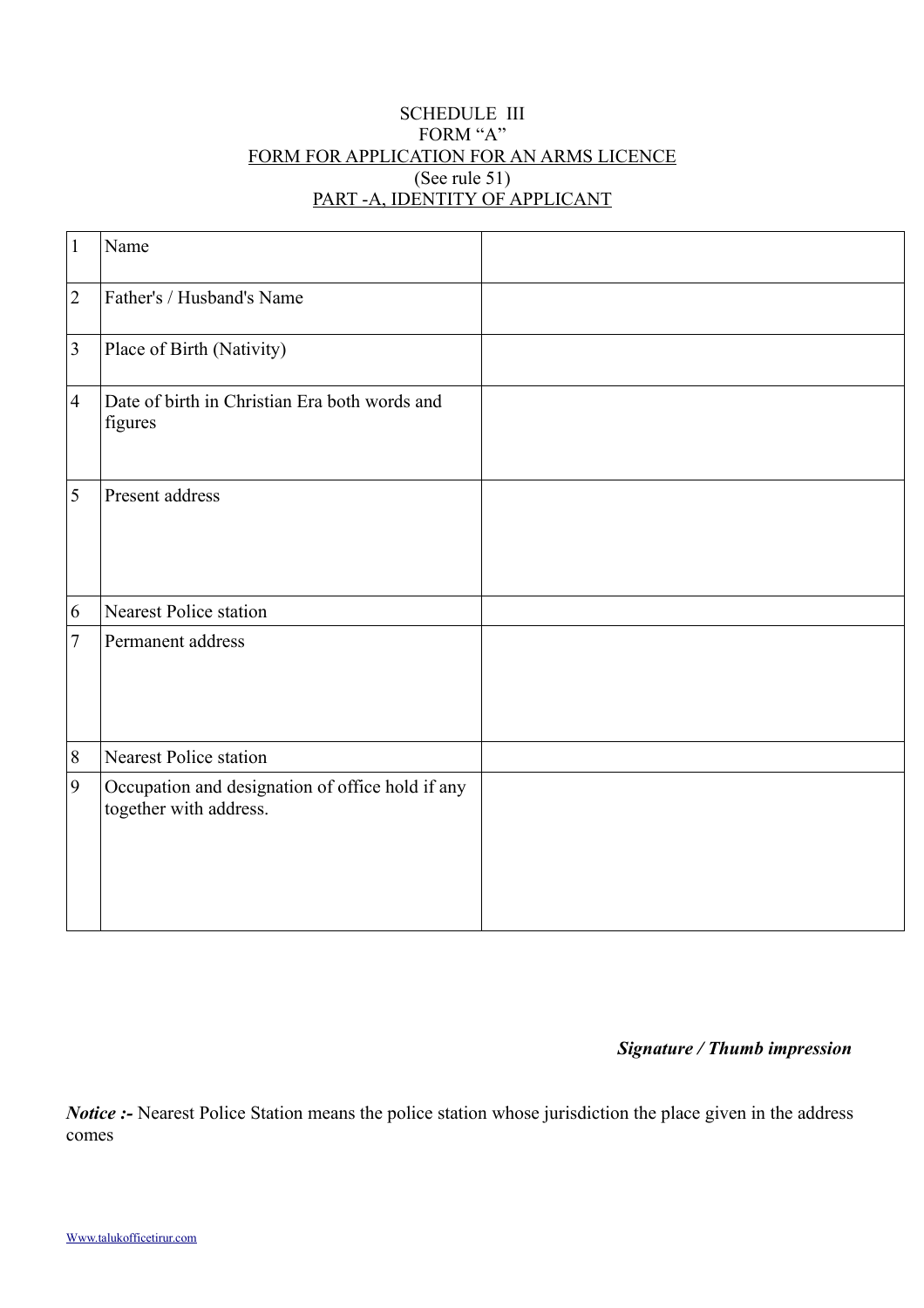### PART B . OTHER PARTICULARS OF THE APPLICANT

:

:

- 8 Whether the applicant has been
	- (a) convicted if so the offence (s) the sentence and date of sentence
	- (b) ordered to execute a bond under chapter VIII of code of criminal Procedure 1973 (2) of 1974 for keeping the peace or for good behaviour if so, when and for what period.
	- (c) Prohibited under the Arms Act 1959 or any other law from having the arms /ammunition
- 9 (a) Whether the applicant applied for a licence before if so when to whom and with what result
	- (b) whether the applicant's licence was ever suspended or cancelled revoked if so , when and by whom and on what account
	- (c) whether any other member of the applicant's family is in possession of an arms licence, if so, particulars thereof.
- 10 Whether the applicant
	- (a) is a licensee or exemptee, is so description of the arms, held.
	- (b) Has a safe place to keep arms
	- (c) Is a bona\_fide tourist, if so i) Name of the country to which he belongs

ii)whether he is prohibited by the laws of his country form having in his possession any arms and ammunition

iii) probable date of his arrival in India

Note : Bona fide tourist is permitted to bring into India, subject conditions specified in section 10 and Rule 32 Arms and Ammunition in the reasonable quantities for his use for purpose only of sport and for no other purpose

[Www.talukofficetirur.com](http://Www.talukofficetirur.com/) page 2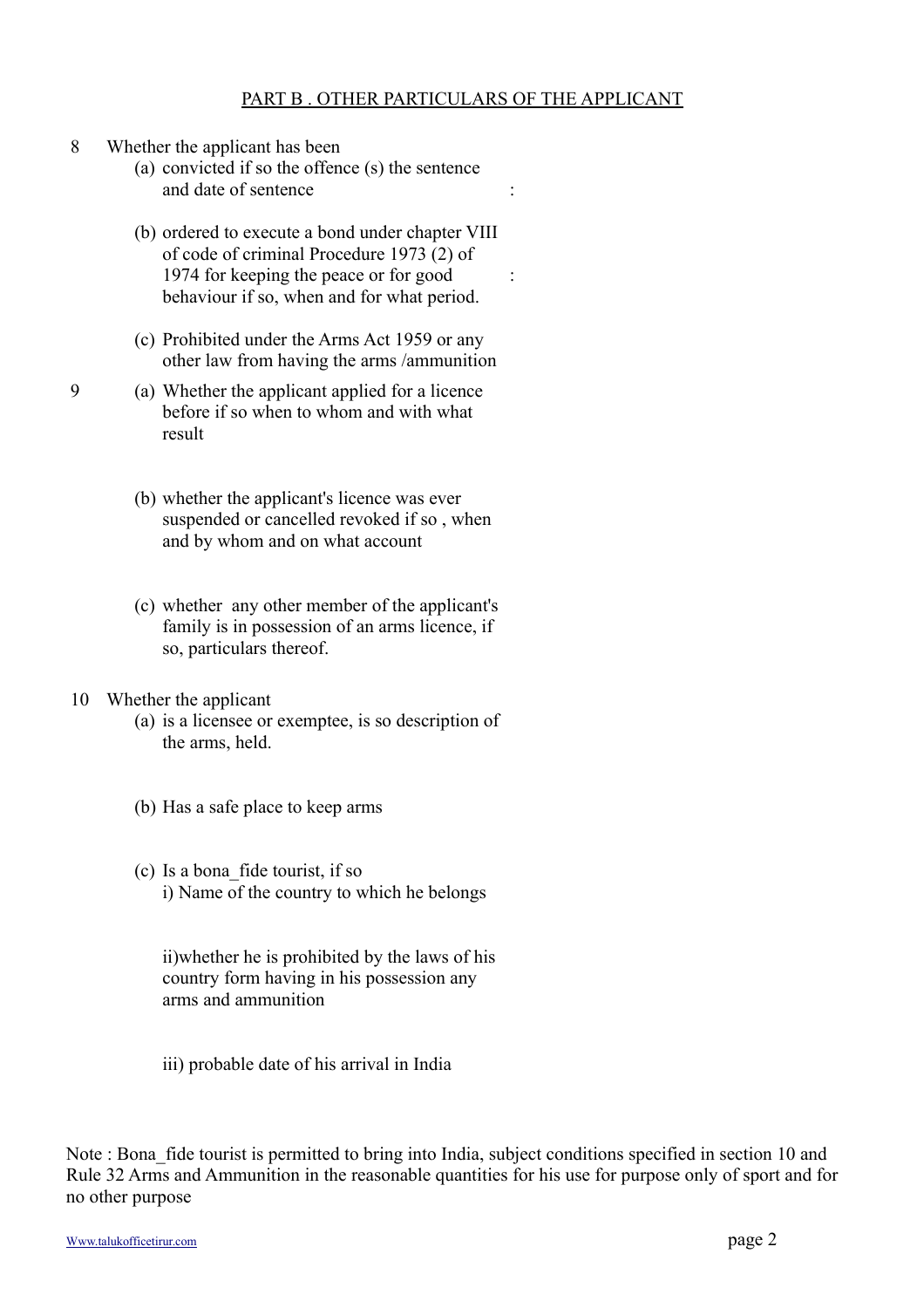### PART C PARTICULARS OF LICENCE

- 11 Need for license
- 12 The form in which the licence is required
- 13. Description of Arms / Ammunition

- 14 a) Area within which the applicant wishes to carry arms
	- b) place where Arms /Ammunition will be kept / manufactured / transport .
- 15 Other particulars required as in the relevant licence as in the relevant licence form.
- 16 Claim for special condition

Note : Against column 11 the applicant should clearly mention the purpose(s) for which the licence is required such as use acquistion, Possession , carrying, manufacture, sale, transfer, repair, convortee, proof test , import, reimport, export, re-export, transport, self protection, sport, display destruction of wild animal which do injury to human beings / cattle, protection of crops and cattle, target, practice/shooting, temporary possession and bona\_fide traveller visiting in India etc.,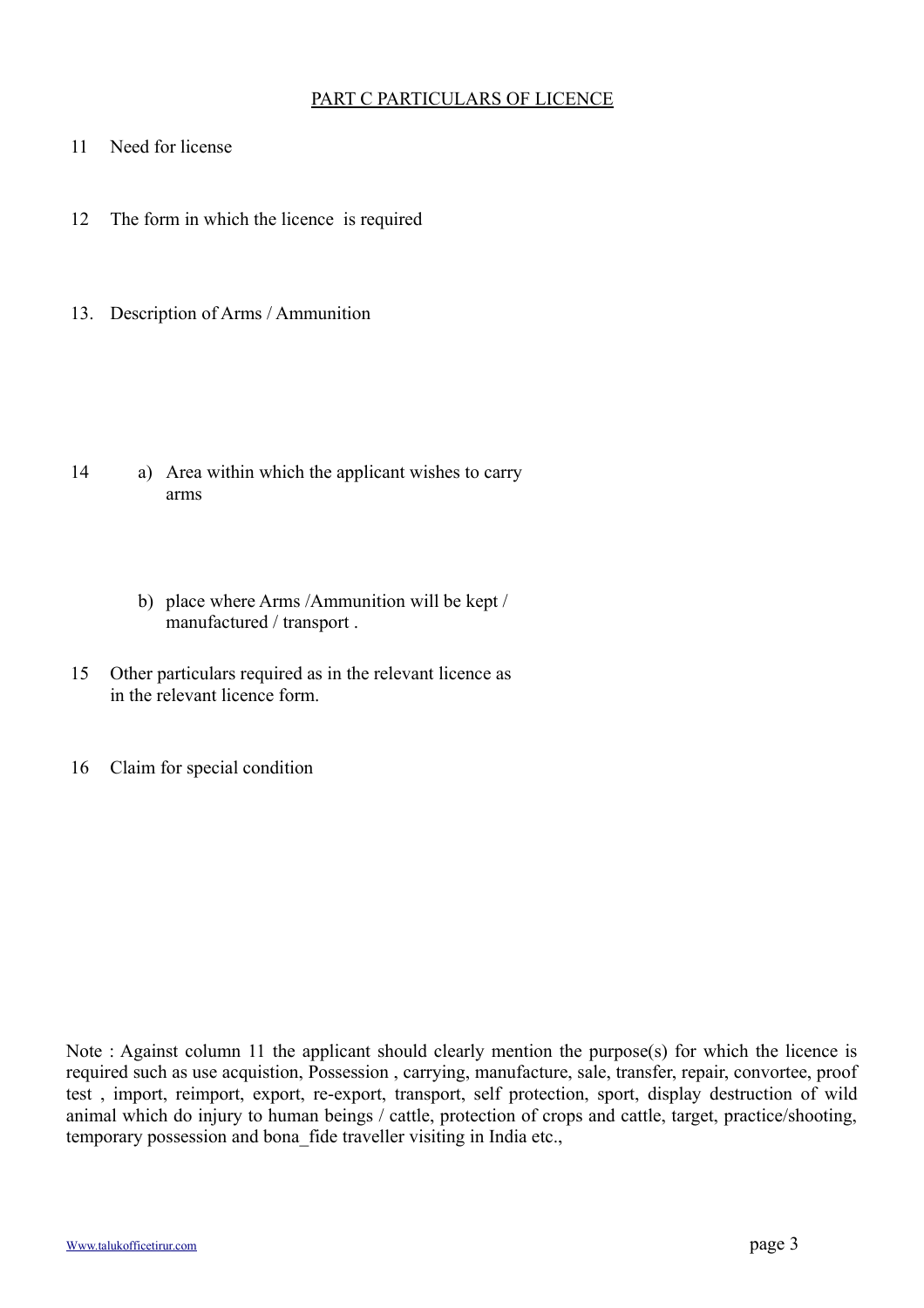#### PART D

### FOR APPLICANT REQUIRING LICENSE, LICENCE FOR IMPORT / EXPORT, TRANSPOT/ RE-TRANSPORT AND RE\_IMPORT

- 17 a) whether the previous sanction of the concerned authority required under rule 50 if any has been obtained, and if so
	- b) the evidence in support thereof

**Declaration** 

I hereby declare that the above particulars given in the application are true, complete and correct to the best of my knowledge and belief. I understood that in the event of any information being fund false or incorrect at any stage, I am liable to be proceed against action taken under the relevant provisions of the Arms Act, 1959, the Arms Rules 1962 and other central enactments or the low for the time being in force.

> Signature / thumb impression of applicant

Place : Date ·

(Note : Strike off the entries not relevant )

(Applicable where prohibited licence is for sport (shikar) or and crop protection from wild animals)

I hereby under temen that I will undertake that I will abide by the provisions of the wild life (Protection Act, 1972 and protection of creenty to animal Act 1960 and further under take to protect and improve the environment and safeguard forest and wild life and to have due compassion for living creatures. I understand that any violation in this regard shall make me liable to section under the provisions of Arms act 1959 and Arms Rules 1962.

Signature / Thumb impression of applicant.

Warning :- suppression of any factual information of furnishing of any false or wrong information in the aookucatuib firm in violation of Rule 51A will render the applicant liable for punishment under section 30 of the Arms Act 1959